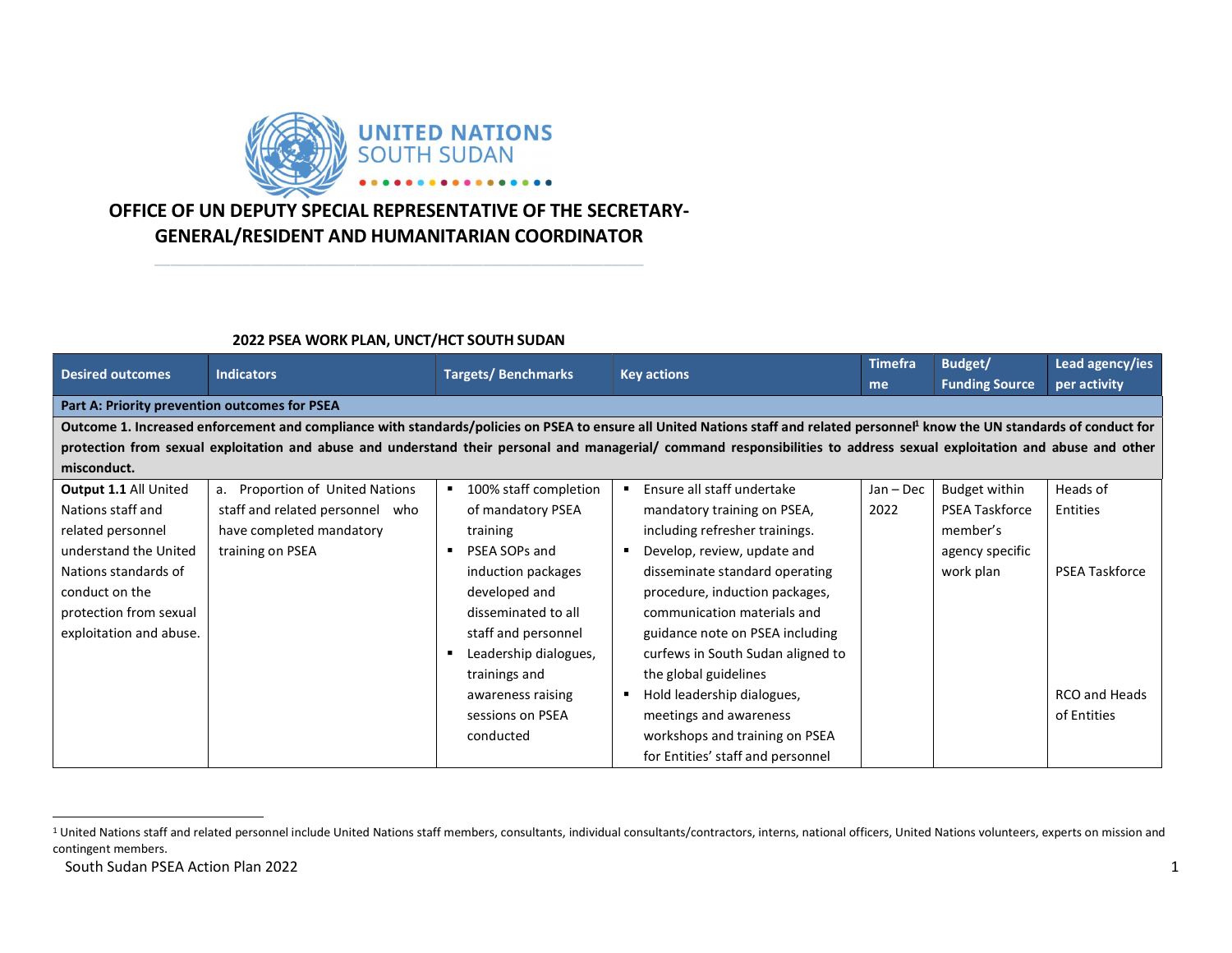| <b>Desired outcomes</b> | <b>Indicators</b>                    | <b>Targets/Benchmarks</b>              | <b>Key actions</b>                                | <b>Timefra</b> | Budget/               | Lead agency/ies |
|-------------------------|--------------------------------------|----------------------------------------|---------------------------------------------------|----------------|-----------------------|-----------------|
|                         |                                      |                                        |                                                   | me             | <b>Funding Source</b> | per activity    |
|                         | b. All personnel are aware of the    | UNCT/HCT staff and                     | Establish and enforce a whistle<br>$\blacksquare$ | $Jan - Dec$    | <b>Budget within</b>  | Heads of        |
|                         | policy for protection against        | personnel are aware                    | blower mechanism to empower,                      | 2022           | <b>PSEA Taskforce</b> | <b>Entities</b> |
|                         | retaliation for reporting            | of their obligation to                 | encourage and protect personnel,                  |                | member's              |                 |
|                         | misconduct - to empower,             | report sexual                          | victims, complainants, and whistle                |                | agency specific       |                 |
|                         | encourage and protect staff who      | exploitation and                       | blowers who witness, experience                   |                | work plan based       |                 |
|                         | report cases of sexual exploitation  | abuse/ misconduct                      | and/ or report allegations of SEA;                |                | on capacity           |                 |
|                         | and abuse (ST/SGB/2017/2/Rev.1).     | and the policy for                     | and protect subject of complaint/                 |                |                       |                 |
|                         |                                      | protection against                     | alleged perpetrator                               |                |                       |                 |
|                         |                                      | retaliation.                           |                                                   |                |                       |                 |
| Output 1.2 Leadership,  | All staff, personnel and<br>a.       | All entities provide<br>$\blacksquare$ | Implement 7-Point Leadership<br>٠                 | $Jan - Dec$    | Budget within         | Heads of        |
| managers and            | contractors involved in peace        | quarterly progress                     | Action Plan: Develop internal work                | 2022           | <b>PSEA Taskforce</b> | Entities        |
| commanders know         | keeping or aid work supported to     | report on                              | plans; update on policies,                        |                | member's              |                 |
| their personal and      | undertake mandatory pre-             | implementation of the                  | procedures and code of conduct                    |                | agency specific       |                 |
| managerial/command      | deployment training on PSEA.         | 7-point Leadership                     | and develop these new in cases                    |                | work plan based       |                 |
| responsibilities to     |                                      | <b>Action Point including</b>          | where they do not exist; ensure                   |                | on capacity           |                 |
| address misconduct      |                                      | status of completion                   | mandatory training on PSEA is                     |                |                       |                 |
| and are aware of the    |                                      | of mandatory pre-                      | completed                                         |                |                       |                 |
| procedures, rules and   |                                      | deployment training                    |                                                   |                |                       |                 |
| actions required to     | b. Leadership communicates           | Meetings with staff<br>$\blacksquare$  | Conduct leadership dialogue on                    | Jan - Dec      | <b>Budget within</b>  | DSRSG/RC/HC     |
| respond to incidents of | regularly and in varied formats to   | are convened to                        | PSEA including Town halls,                        | 2022           | <b>PSEA Taskforce</b> | and Heads of    |
| misconduct.             | increase awareness and instill trust | review                                 | dedicated meeting on PSEA,                        |                | member's              | Entities        |
|                         | in the policies, including           | implementation of                      | retreats and staff meetings on                    |                | agency specific       |                 |
|                         | broadcasts on the duty to report     | country level sexual                   | PSEA.                                             |                | work plan based       |                 |
|                         | misconduct.                          | exploitation and abuse                 |                                                   |                | on capacity           |                 |
|                         |                                      | (town hall, leadership                 |                                                   |                |                       |                 |
|                         |                                      | dialogue, etc.).                       |                                                   |                |                       |                 |
|                         | c. UNCT and HCT leaders certify      | 100% response to the                   | Provide timely report on<br>٠                     | $Jan - Dec$    |                       | UNCT and HCT    |
|                         | that all allegations of sexual       | DSRSG/RC/HC.                           | allegations of SEA aligned to PSEA                | 2022           |                       |                 |
|                         | exploitation and abuse relating to   | Annual management                      | SOP and 2021 guidelines on                        |                |                       |                 |
|                         | areas within their responsibility    | certification letter                   | reporting allegations of SEA to the               |                |                       |                 |
|                         | have been accurately and fully       | submitted.                             | most senior authority in the UN                   |                |                       | DSRSG/RC/HC     |
|                         | reported.                            |                                        | Submit annual management<br>٠                     | Dec 2022       |                       |                 |
|                         |                                      |                                        | certification letter on PSEA                      |                |                       |                 |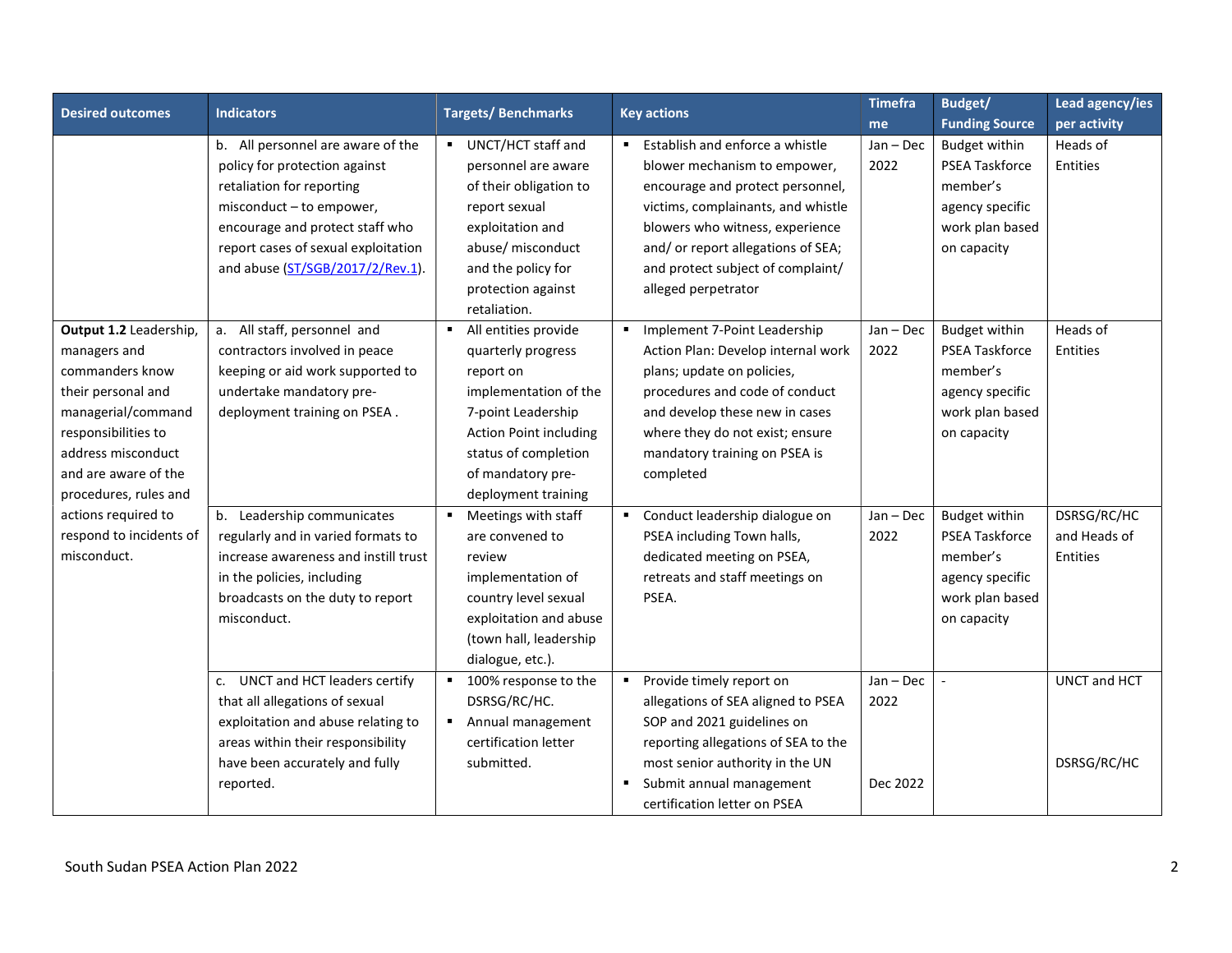| <b>Desired outcomes</b>                                                                                                                                                                                                                                                                                                                                                                                                      | <b>Indicators</b>                                                                                                                                                                                                                                                                                                                                                                                                                                                 | <b>Targets/Benchmarks</b>                                                                                                                                                                                                                                                                                                                                                                                                                                                                                                 | <b>Key actions</b>                                                                                                                                                                                                                                                                                                                                   | <b>Timefra</b>      | Budget/                                                                                                        | Lead agency/ies                                                            |
|------------------------------------------------------------------------------------------------------------------------------------------------------------------------------------------------------------------------------------------------------------------------------------------------------------------------------------------------------------------------------------------------------------------------------|-------------------------------------------------------------------------------------------------------------------------------------------------------------------------------------------------------------------------------------------------------------------------------------------------------------------------------------------------------------------------------------------------------------------------------------------------------------------|---------------------------------------------------------------------------------------------------------------------------------------------------------------------------------------------------------------------------------------------------------------------------------------------------------------------------------------------------------------------------------------------------------------------------------------------------------------------------------------------------------------------------|------------------------------------------------------------------------------------------------------------------------------------------------------------------------------------------------------------------------------------------------------------------------------------------------------------------------------------------------------|---------------------|----------------------------------------------------------------------------------------------------------------|----------------------------------------------------------------------------|
|                                                                                                                                                                                                                                                                                                                                                                                                                              |                                                                                                                                                                                                                                                                                                                                                                                                                                                                   |                                                                                                                                                                                                                                                                                                                                                                                                                                                                                                                           |                                                                                                                                                                                                                                                                                                                                                      | me                  | <b>Funding Source</b>                                                                                          | per activity                                                               |
|                                                                                                                                                                                                                                                                                                                                                                                                                              | d. Internal work plans, policies<br>and procedures, code of conduct<br>and other guidelines on PSEA that<br>is aligned to the minimum<br>operating standards for PSEA<br>(MOS-PSEA) developed and<br>implemented                                                                                                                                                                                                                                                  | • All PSEA Taskforce<br>members develop and<br>implement costed<br><b>PSEA Action Plan</b><br>aligned to MOS-PSEA                                                                                                                                                                                                                                                                                                                                                                                                         | • PSEA Taskforce members (Entities)<br>conduct annual internal capacity<br>assessment within the<br>organization, develop and<br>implement PSEA action plan to<br>address identified areas for<br>improvement                                                                                                                                        | $Jan - Dec$<br>2022 |                                                                                                                | Heads of<br>Entities                                                       |
| Output 1.3 Safe and<br>secure recruitment and<br>contracting measures/<br>safeguards are in place<br>and action is taken<br>related to sexual<br>exploitation and abuse<br>(screening,<br>cooperative<br>arrangements,<br>monitoring, and<br>termination of<br>arrangements (United<br><b>Nations Protocol on</b><br><b>Allegations of Sexual</b><br><b>Exploitation and Abuse</b><br>Involving<br>Implementing<br>Partners; | a. The UNCT/HCT has policies on<br>reference checking and vetting for<br>former misconduct or supervision<br>and performance appraisals related<br>to UN Implementing Partner PSEA<br><b>Capacity Assessment and they are</b><br>shared with UNCT/HCT.<br>b. UN Implementing Partner PSEA<br><b>Capacity Assessment guidelines are</b><br>implemented.<br>c. Follow-up is established for the<br>implementing partners that do not<br>meet the minimum threshold. | Each PSEA Taskforce<br>$\blacksquare$<br>entity develops and<br>implements policy for<br>safe and secure<br>recruitment and<br>partnership. The Clear<br>Check and/or the<br><b>Inter-Agency</b><br><b>Misconduct Disclosure</b><br>Scheme are consulted,<br>self-certified<br>declarations of<br>previous offences,<br>allegations and<br>disciplinary history are<br>required.<br>• Implementing<br>partners' assessment<br>are centralized at<br>country level and<br>shared with other<br>members of the<br>UNCT/HCT. | Roll out the UN Implementing<br>$\blacksquare$<br>Partner PSEA Capacity Assessment<br>in South Sudan<br>Conduct joint Implementing<br>Partner PSEA Capacity Assessment<br>in South Sudan<br>Support IPs to develop and<br>$\blacksquare$<br>implement PSEA action plans to<br>address the identified gaps from IP<br><b>PSEA Capacity Assessment</b> | $Jun - Dec$<br>2022 | <b>Budget within</b><br><b>PSEA Taskforce</b><br>member's<br>agency specific<br>work plan based<br>on capacity | Heads of UN<br><b>Entities and</b><br><b>PSEA Taskforce</b><br>Secretariat |
| Part B: Priority response outcomes for PSEA                                                                                                                                                                                                                                                                                                                                                                                  |                                                                                                                                                                                                                                                                                                                                                                                                                                                                   |                                                                                                                                                                                                                                                                                                                                                                                                                                                                                                                           |                                                                                                                                                                                                                                                                                                                                                      |                     |                                                                                                                |                                                                            |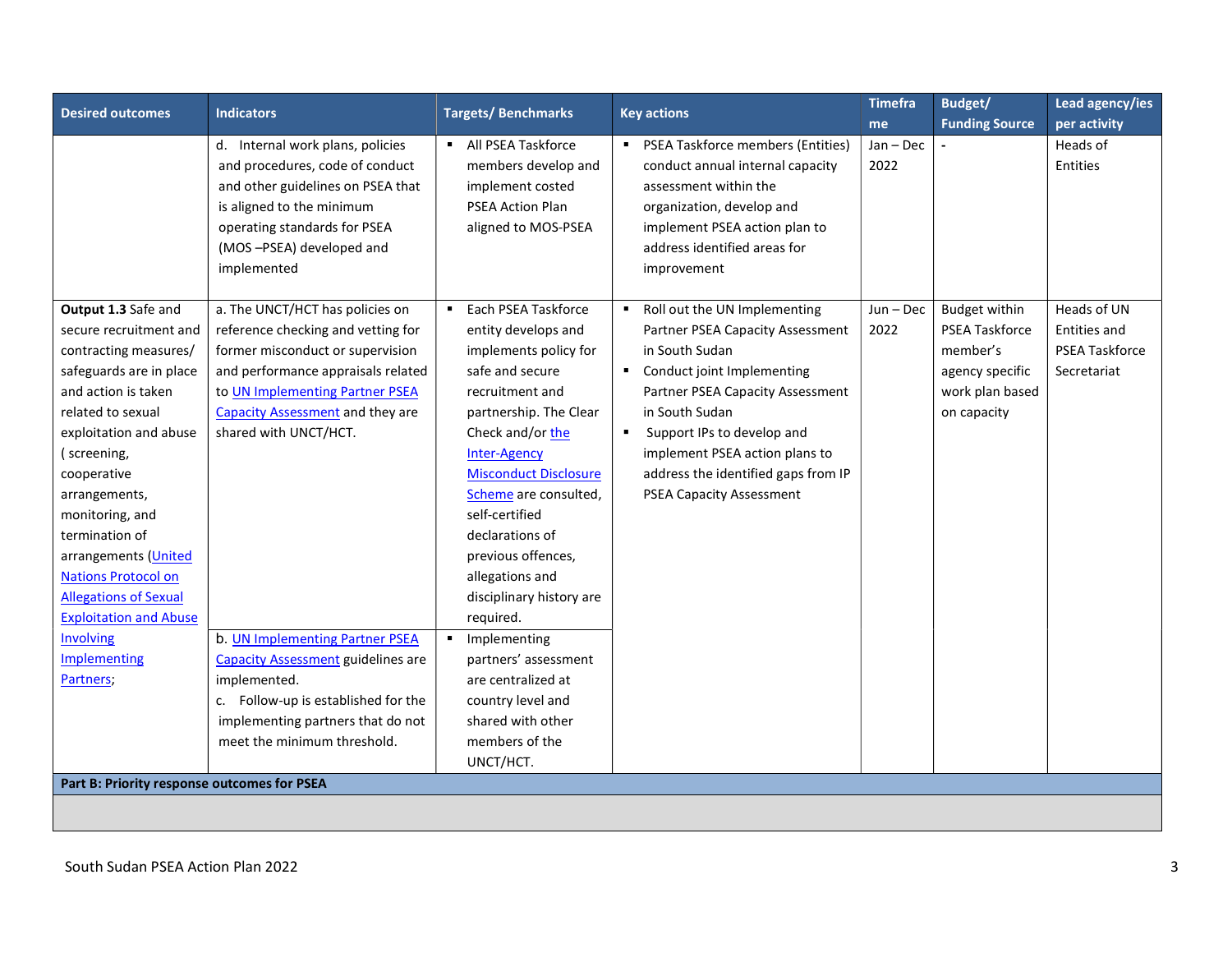| <b>Desired outcomes</b>              | <b>Indicators</b>                     | <b>Targets/Benchmarks</b>  | <b>Key actions</b>                                                                                                                                                                             | <b>Timefra</b> | Budget/               | Lead agency/ies       |
|--------------------------------------|---------------------------------------|----------------------------|------------------------------------------------------------------------------------------------------------------------------------------------------------------------------------------------|----------------|-----------------------|-----------------------|
|                                      |                                       |                            |                                                                                                                                                                                                | me             | <b>Funding Source</b> | per activity          |
|                                      |                                       |                            | Outcome 2. Social and institutional structures, key stakeholders and the affected population are mobilized and sensitized to access safe, gender and child-sensitive pathways to               |                |                       |                       |
|                                      |                                       |                            | report sexual exploitation and abuse (including through community-based complaints mechanisms) <sup>2</sup> that lead to assistance, are appropriate to context and accessible to those in the |                |                       |                       |
| most vulnerable situations.          |                                       |                            |                                                                                                                                                                                                |                |                       |                       |
|                                      |                                       |                            |                                                                                                                                                                                                |                |                       |                       |
| Output 2.1. Safe,                    | a. Inter-agency SOPs on               | Endorsed SOPs revised<br>п | Conduct a light review of existing                                                                                                                                                             | $Jan - Dec$    | US\$ 5000             | <b>PSEA Taskforce</b> |
| accessible, child-                   | community-based complaint             | and adapted to             | PSEA CBCM, strengthen capacity of                                                                                                                                                              | 2022           |                       |                       |
| sensitive mechanisms                 | mechanisms and/or networks            | emerging contextual        | existing CBCMs., and establish new                                                                                                                                                             |                | Cost shared           |                       |
| are in place for                     | (CBCM/CBCN <sup>4</sup> ) on PSEA are | realities and              | CBCMs in priority high risk                                                                                                                                                                    |                | budget                |                       |
| reporting sexual                     | established following inclusive       | disseminated to all        | locations                                                                                                                                                                                      |                |                       |                       |
| exploitation and                     | consultations with all relevant       | staff and personnel.       | Consult with affected population<br>$\blacksquare$                                                                                                                                             |                |                       | <b>PSEA Taskforce</b> |
| abuse <sup>3</sup> , particularly in | stakeholders, including               | CBCMs established in       | and relevant stakeholders on the                                                                                                                                                               |                |                       |                       |
| high-risk areas.                     | communities, disseminated, and        | high-risk priority         | establishment of CBCMs                                                                                                                                                                         |                |                       |                       |
|                                      | rolled out, and appropriate staff     | locations                  |                                                                                                                                                                                                |                |                       |                       |
|                                      | trained. <sup>5</sup>                 |                            | Revise the existing PSEA SOPs                                                                                                                                                                  |                |                       | <b>PSEA Taskforce</b> |
|                                      |                                       |                            | aligned to the contextual realities                                                                                                                                                            |                |                       |                       |
|                                      |                                       |                            | and new PSEA Strategy 2023 -                                                                                                                                                                   |                |                       |                       |
|                                      |                                       |                            | 2025.                                                                                                                                                                                          |                |                       |                       |
|                                      | b. A variety of reporting channels    | Multiple confidential      | Conduct regular monitoring of                                                                                                                                                                  | $Jan - Dec$    | US\$ 8,000            | National and          |
|                                      | appropriate to the local context is   | reporting channels are     | existing complaint and feedback                                                                                                                                                                | 2022           |                       | Field level PSEA      |
|                                      | in place to fill reporting gaps as    | available which cater      | channels and link them through                                                                                                                                                                 |                | Cost shared           | Taskforce             |
|                                      | identified by mapping.                | to the diversity of the    | inter-agency community-based                                                                                                                                                                   |                | budget                |                       |
|                                      | Number of CBCM sites in which<br>C.   | population and             | complaint and feedback                                                                                                                                                                         |                |                       |                       |
|                                      | local community, religious and        | differing levels of        | mechanisms.                                                                                                                                                                                    |                |                       |                       |
|                                      |                                       | access (Persons living     |                                                                                                                                                                                                |                |                       |                       |

<sup>&</sup>lt;sup>2</sup> A Community-based complaint mechanism (CBCM) is a complaints mechanism system blending both formal and informal community structures, built on engagement with the community where individuals are able and encouraged to safely report grievances – including sexual exploitation and abuse incidents – and those reports are referred to the appropriate entities for follow-up. See further information https://interagencystandingcommittee.org/system/files/best\_practice\_guide\_inter\_agency\_community\_based\_complaint\_mechanisms\_1.pdf

<sup>&</sup>lt;sup>3</sup> Type of mechanism and targeted locations to be determined by each UNCT/HCT based on context and existing channels/mechanisms for reporting already functioning. These could include, for example, phone hotlines, SMS, PSEA focal points, service points, etc. This could involve broader complaint channels that are strengthened with the necessary safeguards for reporting sexual exploitation and abuse, or training of PSEA focal points within protection-related services to support reporting and referrals, and/or other systems, and/or a combination of the above, as appropriate per the country context.

<sup>&</sup>lt;sup>4</sup> Community-Based Complaint Networks (CBCNs) support communications with complainants and victims while allegations are being investigated, facilitate the provision of assistance and support to victims and their reintegration into their communities. The UN has engaged with local and international organizations and representatives of communities to develop formal and informal structures and channels that are safe, confidential, and easily accessible to women, men, girls, and boys to report misconduct, specifically sexual exploitation, and abuse, and follow up on the status of reported incidents and receive support. <sup>5</sup> UNCT/HCT SOPs can be adapted from the global IASC SOPs. The SOPs provide the basis for inter-agency referral, sharing of information on and handling of sexual exploitation and abuse allegations, as an integral component of UNCT/HCT prevention and response to sexual exploitation and abuse. The SOPs require all signatories to have an established internal sexual exploitation and abuse complaint handling procedure in place.

South Sudan PSEA Action Plan 2022 4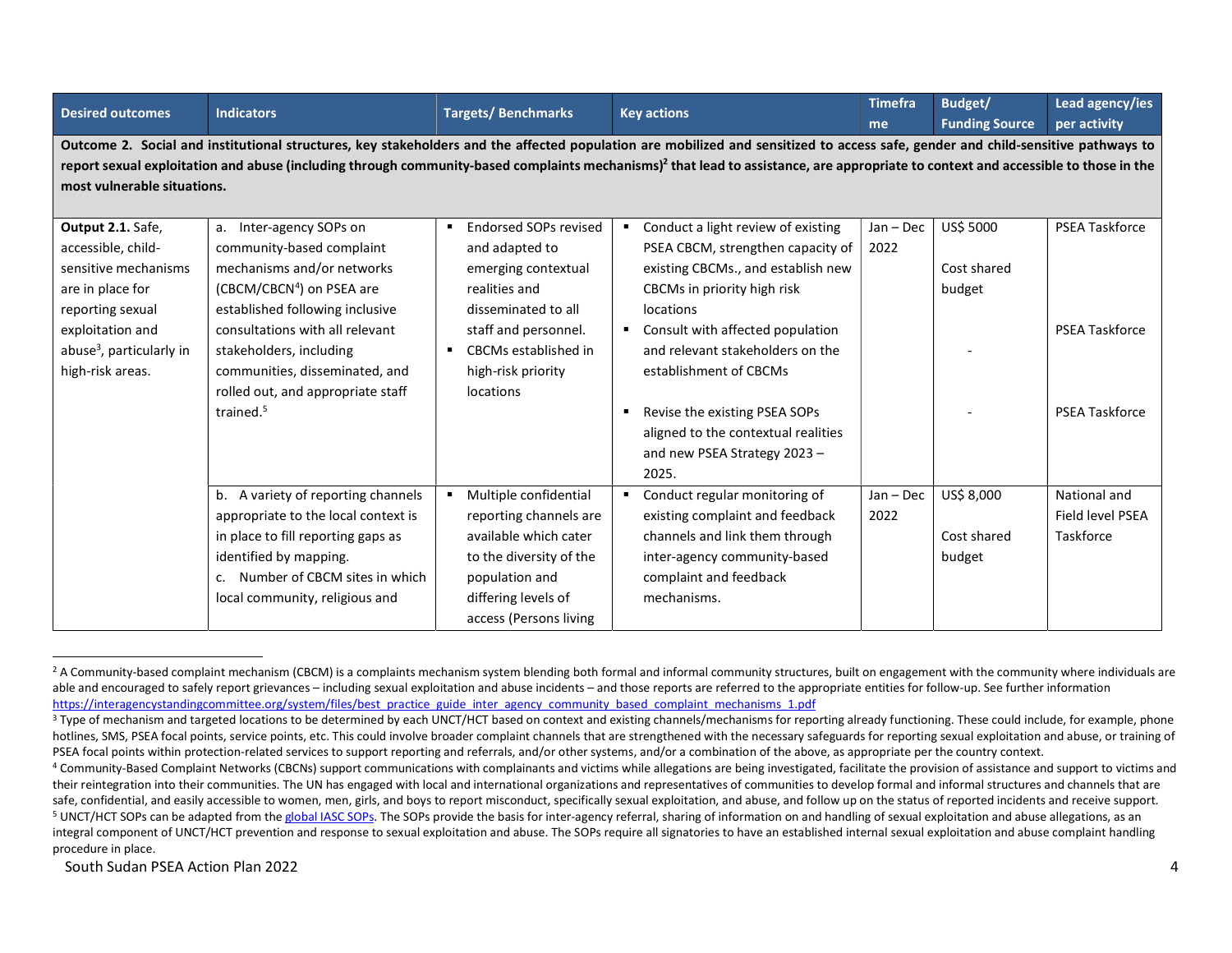| <b>Desired outcomes</b>                                                                                           | <b>Indicators</b>                                                                                                                                                                                                    | <b>Targets/Benchmarks</b><br><b>Key actions</b>                                                                                                                                               | <b>Timefra</b>                                                                                                                                                                                                    | Budget/             | Lead agency/ies                     |                                               |
|-------------------------------------------------------------------------------------------------------------------|----------------------------------------------------------------------------------------------------------------------------------------------------------------------------------------------------------------------|-----------------------------------------------------------------------------------------------------------------------------------------------------------------------------------------------|-------------------------------------------------------------------------------------------------------------------------------------------------------------------------------------------------------------------|---------------------|-------------------------------------|-----------------------------------------------|
|                                                                                                                   |                                                                                                                                                                                                                      |                                                                                                                                                                                               |                                                                                                                                                                                                                   | me                  | <b>Funding Source</b>               | per activity                                  |
|                                                                                                                   | cultural leaders are supportive on<br>PSEA and CBCM interventions.                                                                                                                                                   | with disability, Older<br>Persons, children).<br>CBCMs adapted to<br>$\blacksquare$<br>location specific<br>contexts                                                                          | Revise and update existing<br>$\blacksquare$<br>CBCMs <sup>6</sup> , adapted to emerging<br>contextual realities                                                                                                  |                     |                                     |                                               |
|                                                                                                                   | d. Percentage of children and<br>adults (disaggregated by age,<br>gender, and diversity) which have<br>access to a safe channel to report<br>sexual exploitation and abuse. <sup>7</sup>                             | 80% of the affected<br>$\blacksquare$<br>population in high-risk<br>areas have access to at<br>least one (1) safe and<br>accessible channel to<br>report sexual<br>exploitation and<br>abuse. | Conduct training of CBCM Focal<br>٠<br>Points on PSEA CBCM to be able to<br>conduct awareness raising on<br>PSEA, reporting allegations of SEA<br>and referral of victims to<br>assistance services               | $Jan - Dec$<br>2022 | US\$ 5,000<br>Cost shared<br>budget | National and<br>Field level PSEA<br>Taskforce |
|                                                                                                                   | e. Percentage of allegations<br>reported to the PSEA Taskforce per<br>month and responded to within<br>seven days (disaggregated by age,<br>sex, and type of complaint: less<br>than 18; 18 and above). <sup>8</sup> | Increased percentage<br>reporting on<br>allegations of SEA by<br>at least 40% (nine<br>allegations of SEA<br>reported to National<br>PSEA Taskforce in<br>2021)                               | Report allegations of allegations of<br>SEA in line with endorsed inter-<br>agency PSEA SOP and 2021<br>guidelines on reporting allegations<br>of SEA to the DSRSG/RC/HC (most<br>senior UN Official in country). | $Jan - Dec$<br>2022 |                                     | National and<br>Field level PSEA<br>Taskforce |
| Output 2.2.<br>Community awareness<br>campaign and<br>outreach programme<br>on PSEA developed<br>and implemented, | a. Number of adults and children<br>(disaggregated by gender, age, and<br>diversity) reached through<br>awareness raising activities and<br>community mobilization<br>interventions on PSEA, including               | Community feedback<br>informed revision of<br>PSEA CBCM                                                                                                                                       | Conduct monitoring visit on<br>$\blacksquare$<br>effectiveness and functionality of<br>PSEA CBCM for improved PSEA<br>programming                                                                                 | $Jan - Dec$<br>2022 | US\$ 4,000<br>Cost shared<br>budget | National and<br>Field level PSEA<br>Taskforce |

<sup>6</sup>CBCMs at varied level of functionality were in 13 locations as at end of 2021: Aweil, Bor, Bentiu, Yei, Malakal, Wau, Yambio, Torit, Maban, Kuajok, Rumbek Jam jam and Mingkamam.

<sup>&</sup>lt;sup>7</sup> Access would be defined within the country context taking account of the type of complaint channels in place. This could include, for example, report to individual directly, phone access, taking account of age, gender, literacy, disability, etc., and/or a combination of factors. Please also note that this indicator refers to the estimated coverage of the population by the CBCM.

<sup>&</sup>lt;sup>8</sup> This indicator is intended to allow HCs/HCTs to track and measure the use of SEA-related complaint channels by affected populations, including by those who are most vulnerable, as a core component of their overall effectiveness. This indicator is to be read together with related indicators to understand the overall accessibility, trust in, and effectiveness of SEA-sensitive complaint channels by and for affected communities. It is not intended to replace or duplicate the external reporting obligations that agencies hold, for example the UN reporting of sexual exploitation and abuse allegations to the UN Secretary-General on a quarterly basis.

South Sudan PSEA Action Plan 2022 5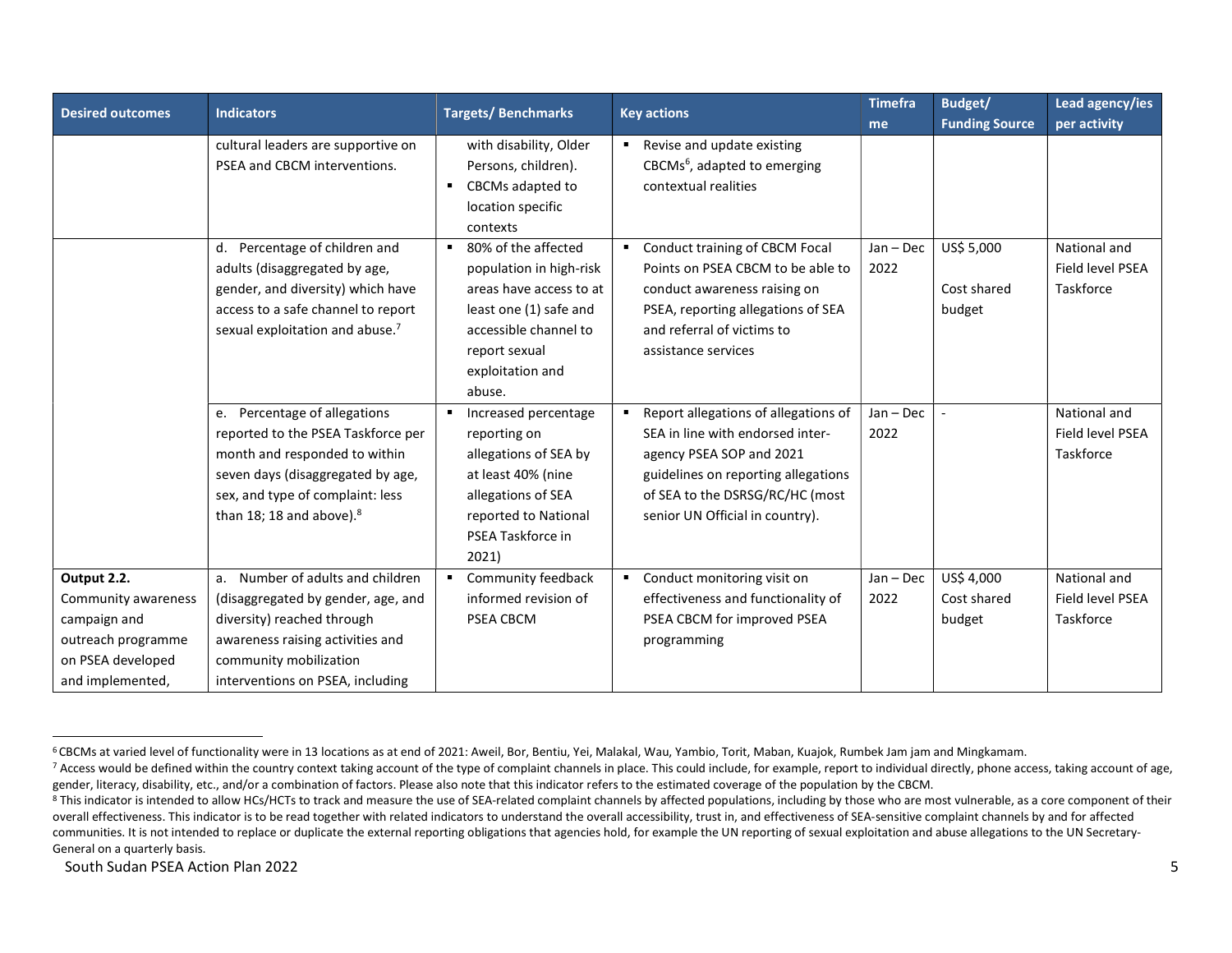| <b>Desired outcomes</b> | <b>Indicators</b>                   | <b>Targets/Benchmarks</b> | <b>Key actions</b>                                                                                                                                                                  | <b>Timefra</b> | Budget/               | Lead agency/ies  |
|-------------------------|-------------------------------------|---------------------------|-------------------------------------------------------------------------------------------------------------------------------------------------------------------------------------|----------------|-----------------------|------------------|
|                         |                                     |                           |                                                                                                                                                                                     | me             | <b>Funding Source</b> | per activity     |
| including through use   | how to report SEA-related           |                           |                                                                                                                                                                                     |                |                       |                  |
| of community            | complaints. <sup>9</sup>            |                           |                                                                                                                                                                                     |                |                       |                  |
| dialogues, community    | b. Percentage of sites reached by   | ■ 100% of sites provided  | Develop, update, translate in local                                                                                                                                                 | Jan - Dec      |                       | National and     |
| theatres and in using   | PSEA communications materials.      | with information on       | languages and disseminate age                                                                                                                                                       | 2022           |                       | Field level PSEA |
| multiple channels       | how to report sexual exploitation   | PSEA policies and         | and gender-sensitive                                                                                                                                                                |                |                       | Taskforce        |
|                         | and abuse and how to access         | standards, accepted       | communication and outreach                                                                                                                                                          |                |                       |                  |
|                         | victim/survivor-centred assistance. | and prohibited            | materials on PSEA policies and                                                                                                                                                      |                |                       |                  |
|                         | (Disaggregated by type of PSEA      | behaviors, how and        | standards, accepted and                                                                                                                                                             |                |                       |                  |
|                         | communication materials             | where to report           | prohibited behaviors, how and                                                                                                                                                       |                |                       |                  |
|                         | developed for each population       | allegations of SEA and    | where to report allegations of SEA                                                                                                                                                  |                |                       |                  |
|                         | group identified).                  | how to access             | and how to access assistance                                                                                                                                                        |                |                       |                  |
|                         |                                     | assistance services       | services                                                                                                                                                                            |                |                       |                  |
|                         | Number of individuals within        | Community dialogues       | Conduct joint PSEA                                                                                                                                                                  | $Jan - Dec$    | US\$ 15,000           | National and     |
|                         | the affected population             | and outreaches on         | communication, outreaches, and                                                                                                                                                      | 2022           |                       | Field level PSEA |
|                         | (disaggregated by age, gender, and  | PSEA conducted with       | awareness on PSEA, how and                                                                                                                                                          |                | Cost shared           | Taskforce        |
|                         | diversity) reached with key         | religious, cultural,      | where to report allegations of SEA                                                                                                                                                  |                | budget                |                  |
|                         | messages on protection from         | civic, political leaders, | and how to access assistance                                                                                                                                                        |                |                       |                  |
|                         | sexual exploitation and abuse, how  | women and youth           | services using variety of                                                                                                                                                           |                |                       |                  |
|                         | and where to report allegations of  | groups and                | approaches and channels targeting                                                                                                                                                   |                |                       |                  |
|                         | SEA and how to access assistance    | community-based           | relevant stakeholders at national,                                                                                                                                                  |                |                       |                  |
|                         | services.                           | networks to facilitate    | sub-national and community level.                                                                                                                                                   |                |                       |                  |
|                         |                                     | reporting and referral    |                                                                                                                                                                                     |                |                       |                  |
|                         |                                     | to assistance services,   |                                                                                                                                                                                     |                |                       |                  |
|                         |                                     | and accountability to     |                                                                                                                                                                                     |                |                       |                  |
|                         |                                     | affected community.       |                                                                                                                                                                                     |                |                       |                  |
|                         |                                     |                           | Outcome 3: Safe, trusted, accessible, gender and child-sensitive mechanisms in place for reporting allegations and incidents of SEA, provision of quality victim-centred assistance |                |                       |                  |
|                         |                                     |                           | (medical care, psychosocial support, legal assistance, reintegration support <sup>10</sup> ) including access to appropriate avenues for recourse and redress.                      |                |                       |                  |
| Output 3.1 Sexual       | a. SEA case referral strengthened   | Up-to-date referral       | In collaboration with GBV and                                                                                                                                                       | Jan - Dec      | \$10,000 (DCO         | <b>UNFPA</b>     |
| exploitation and sexual | and referral pathways for victims'  | pathways available        | Child Protection sub-cluster actors,                                                                                                                                                | 2022           | funded budget)        |                  |
| abuse victim assistance | assistance developed                | and in use in all         | conduct mapping of the existing                                                                                                                                                     |                |                       |                  |
| is provided through     |                                     |                           | service providers, address gaps in                                                                                                                                                  |                |                       |                  |

<sup>&</sup>lt;sup>9</sup> This should include the consultation of communities, particularly women and children, in the design of SEA-sensitive community-based complaint mechanisms.

<sup>&</sup>lt;sup>10</sup> Support to victims/survivors/complainants is unconnected with the investigation and should be pursued from the time of an allegation as indicated in the <u>UN Comprehensive Strategy on Assistance and</u> Support to Victims of Sexual Exploitation and Abuse

South Sudan PSEA Action Plan 2022 6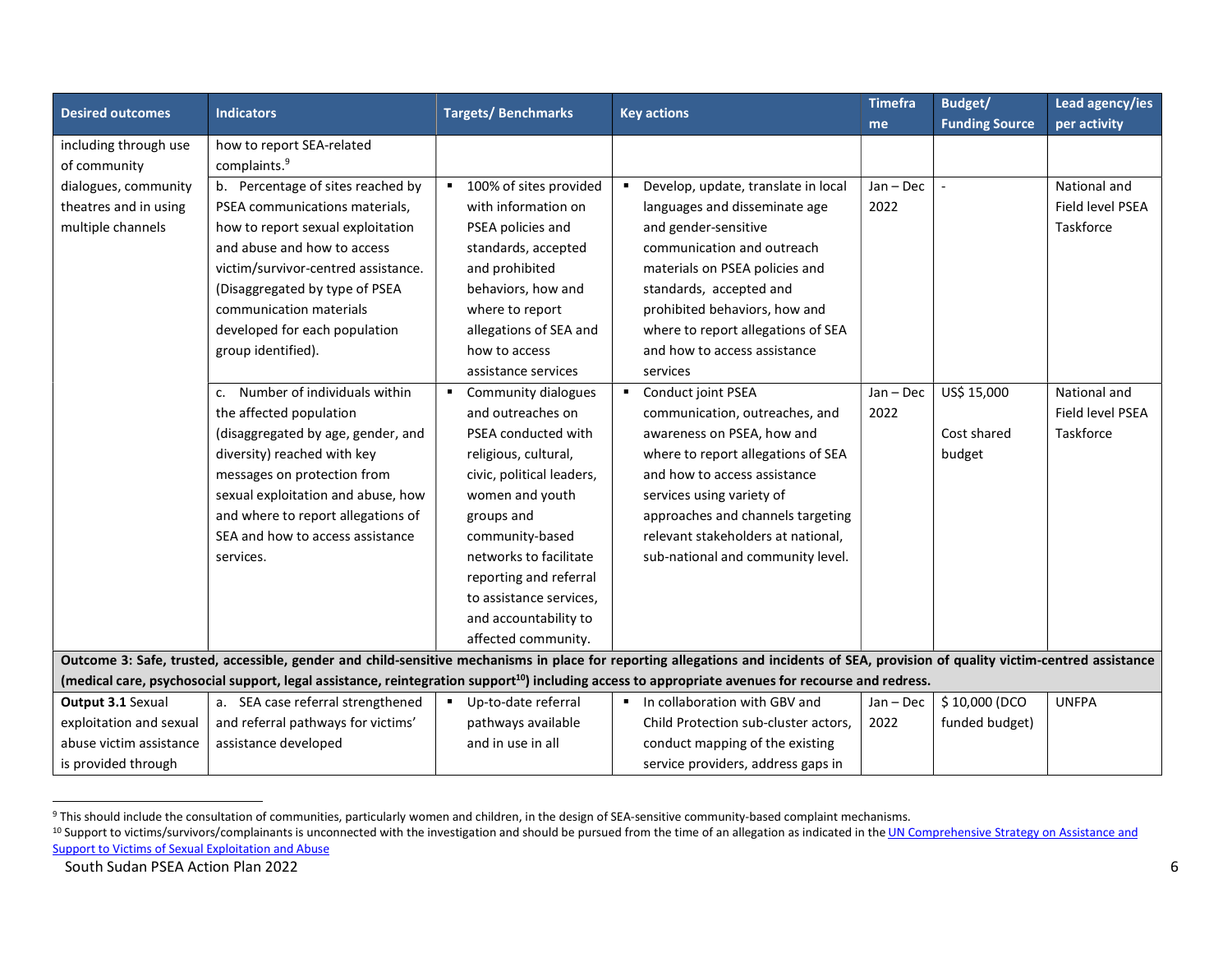| <b>Desired outcomes</b> | <b>Indicators</b>                  | <b>Targets/Benchmarks</b>             | <b>Key actions</b>                                | <b>Timefra</b> | Budget/               | Lead agency/ies |
|-------------------------|------------------------------------|---------------------------------------|---------------------------------------------------|----------------|-----------------------|-----------------|
|                         |                                    |                                       |                                                   | me             | <b>Funding Source</b> | per activity    |
| GBV and Child           |                                    | locations with service                | assistance services, develop and                  |                | To be funded          |                 |
| Protection              |                                    | providers                             | maintain some up-to-date referral                 |                | through HRP,          |                 |
| programming             |                                    |                                       | pathways to facilitate prompt                     |                | Trust Fund in         |                 |
|                         |                                    |                                       | referral of SEA survivors to                      |                | Support of            |                 |
|                         |                                    |                                       | assistance services.                              |                | Victims of            |                 |
|                         |                                    |                                       | Roll out the UN Victims Assistance                |                | Sexual                |                 |
|                         |                                    |                                       | Protocol and Technical Note on                    |                | Exploitation and      |                 |
|                         |                                    |                                       | Victims Assistance in South Sudan.                |                | Abuse and             |                 |
|                         |                                    |                                       | This will involve training of the                 |                | Entities' specific    |                 |
|                         |                                    |                                       | PSEA Taskforce members and                        |                | funding for           |                 |
|                         |                                    |                                       | relevant stakeholders.                            |                | survivor              |                 |
|                         | b. Number and percentage of SEA    | 100% of victims are<br>$\blacksquare$ | Develop and maintain up-to-date<br>$\blacksquare$ | $Jan - Dec$    | assistance.           | SVRO and        |
|                         | victims / complainants who have    | referred for assistance               | referral pathways to facilitate                   | 2022           |                       | UNFPA,          |
|                         | been promptly referred to quality  | and received support                  | prompt access to victims'                         |                |                       |                 |
|                         | assistance, as part of ongoing GBV | within 48 hours.                      | assistance services                               |                |                       |                 |
|                         | and CP programming.                |                                       | Develop proposal and mobilize<br>$\blacksquare$   |                |                       |                 |
|                         |                                    |                                       | resource to for multi-sectoral                    |                |                       |                 |
|                         |                                    |                                       | survivor centred assistance                       |                |                       |                 |
|                         |                                    |                                       | services through GBV and Child                    |                |                       |                 |
|                         |                                    |                                       | Protection actors.                                |                |                       |                 |
|                         | c. Number and percentage of SEA    | Survivor assistance                   | Coordinate and support<br>٠                       | $Jan - Dec$    |                       | SVRO and        |
|                         | victims who have accessed          | provided based in                     | implementation of inter-agency                    | 2022           |                       | UNFPA,          |
|                         | assistance services (disaggregated | informed consent                      | cooperation on implementation of                  |                |                       |                 |
|                         | by age and gender and type of      |                                       | <b>Victims Assistance Protocol</b>                |                |                       |                 |
|                         | assistance services received).     |                                       |                                                   |                |                       |                 |
| Output 3.2 Referral     | a. Status of implementation by     | ■ Track progress on                   | Monitor and track implementation                  | Jan - Dec      | \$3,000 Cost          | PSEA TF         |
| pathways for victim     | PSEA Taskforce protocol for        | implementation of the                 | of the integration of GBV referral                | 2022           | shared budget         | Secretariat     |
| assistance in place, as | referral and provision of services | integration of GBV                    | pathways into PSEA Taskforce                      |                |                       |                 |
| part of an integrated   | for sexual exploitation and abuse  | referral pathway with                 | Protocol                                          |                |                       |                 |
| with GBV<br>approach    | victims in line with GBV referral  | PSEA Taskforce SOPs.                  |                                                   |                |                       |                 |
| services.               | pathways. <sup>11</sup>            |                                       |                                                   |                |                       |                 |

South Sudan PSEA Action Plan 2022 **7** <sup>11</sup> See the UN Protocol on the provision of assistance to victims of sexual exploitation and abuse ("UN Victims' Assistance Protocol"), 12 Dec 2019. This could include, for example, the inclusion of reference and procedures for referrals and accessing services.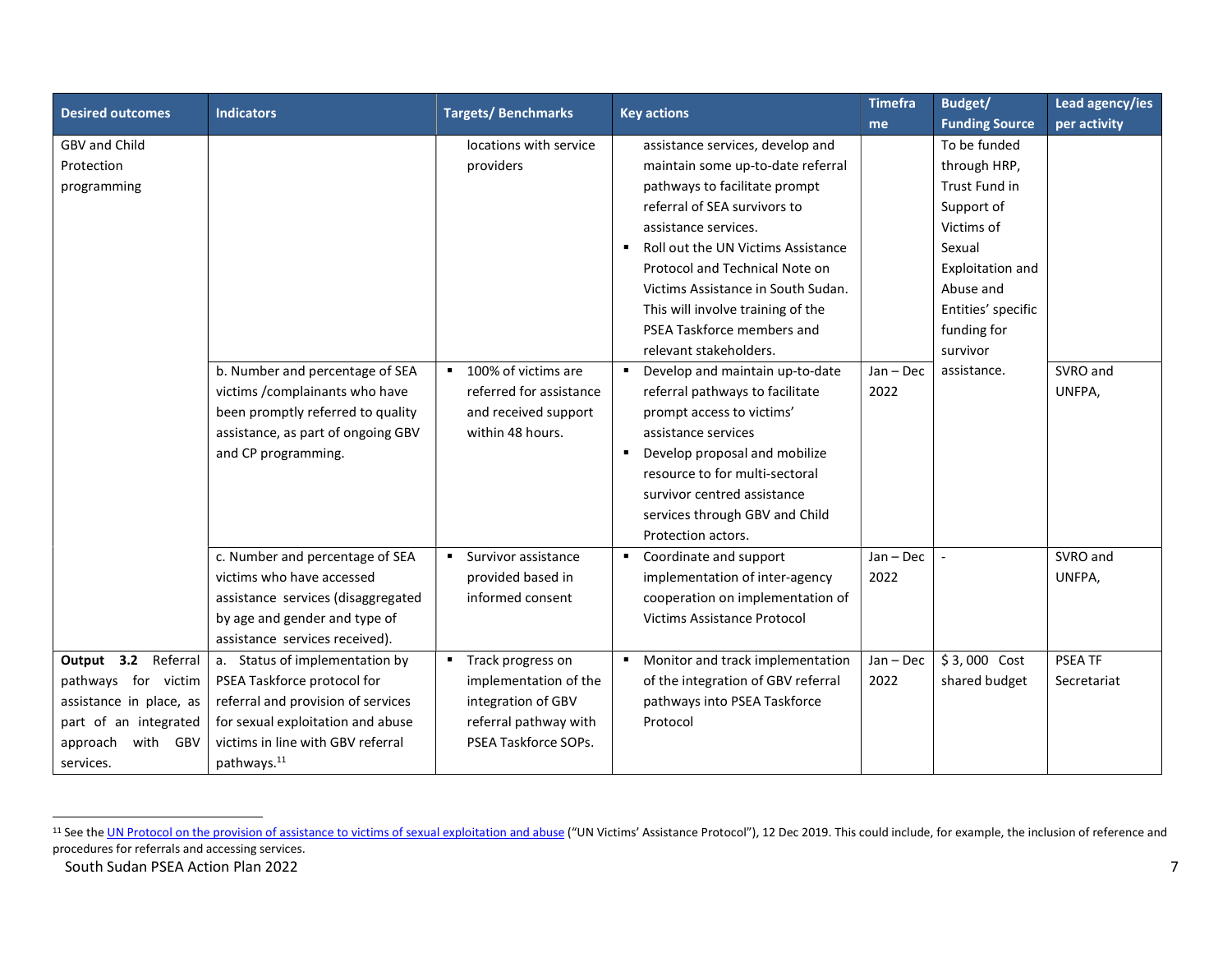| <b>Desired outcomes</b>                                                                                                                         | <b>Indicators</b>                                                                                                                                  | <b>Targets/Benchmarks</b>                                                                                                                                                                                                                                                              | <b>Key actions</b>                                                                                                                                                                                                                       | <b>Timefra</b>      | Budget/                                                                                                                                                                                                   | Lead agency/ies                   |
|-------------------------------------------------------------------------------------------------------------------------------------------------|----------------------------------------------------------------------------------------------------------------------------------------------------|----------------------------------------------------------------------------------------------------------------------------------------------------------------------------------------------------------------------------------------------------------------------------------------|------------------------------------------------------------------------------------------------------------------------------------------------------------------------------------------------------------------------------------------|---------------------|-----------------------------------------------------------------------------------------------------------------------------------------------------------------------------------------------------------|-----------------------------------|
|                                                                                                                                                 |                                                                                                                                                    |                                                                                                                                                                                                                                                                                        |                                                                                                                                                                                                                                          | me                  | <b>Funding Source</b>                                                                                                                                                                                     | per activity                      |
|                                                                                                                                                 | b. Tracking and data collection on<br>victims and victim assistance                                                                                | • The Taskforce will roll<br>out the Victims<br>Assistance tracking<br>system in 2022. The<br><b>TOR for Victims</b><br><b>Assistance Focal Points</b><br>already endorsed and<br><b>Focal Points</b><br>designated by some<br>Taskforce members                                       | Roll-out the country-wide Victims<br><b>Assistance Tracking System</b>                                                                                                                                                                   | Jun-Dec<br>2022     | To be funded<br>though the HRP<br>process and the<br>Trust Fund in<br>Support of<br>Victims of<br>Sexual<br>Exploitation and<br>Abuse and<br>Entities' specific<br>funding for<br>survivor<br>assistance. | <b>SVRO</b>                       |
| Output 3.3 PSEA<br>Taskforce adopts,<br>implements, and tracks<br>progress against<br>uniformed<br>protocols/guidelines<br>for prompt, safe and | a. Percentage of UNCT/HCT<br>members understand the<br>standards for investigations of SEA.                                                        | <b>100% UNCT/ HCT</b><br>members understand<br>the SEA investigations'<br>standards                                                                                                                                                                                                    | Conduct awareness raising and<br>$\blacksquare$<br>facilitate adoption,<br>implementation, and tracking<br>progress on the uniformed<br>protocols/ guidelines for prompt,<br>safe and victim centred assistance<br>during investigations | $Jun - Dec$<br>2022 | $\sim$                                                                                                                                                                                                    | PSEA Taskforce                    |
| victim-centred<br>assistance during<br>investigations at<br>country-level.                                                                      | b. PSEA Taskforce members and<br>local partners have personnel<br>trained on SEA guidelines and<br>protocols for victim-centred<br>investigations. | ■ 100% of PSEA<br>Taskforce members<br>trained on SEA<br>guidelines and<br>protocols for victim-<br>centred investigations<br>in 2022<br>At least 50% of CSO<br>implementing partners<br>trained on SEA<br>guidelines and<br>protocols for victim<br>centred investigations<br>in 2022 | Train implementing partners'<br>personnel on SEA guidelines and<br>protocols for victim centred<br>investigations<br>Train PSEA Taskforce members on<br>Victims Assistance Protocol and<br>guidance note                                 | $Oct -$<br>Dec 2022 | Taskforce<br>member's<br>agency specific<br>work plan based<br>on capacity                                                                                                                                | UNICEF,<br>UNHCR, WFP<br>and SVRO |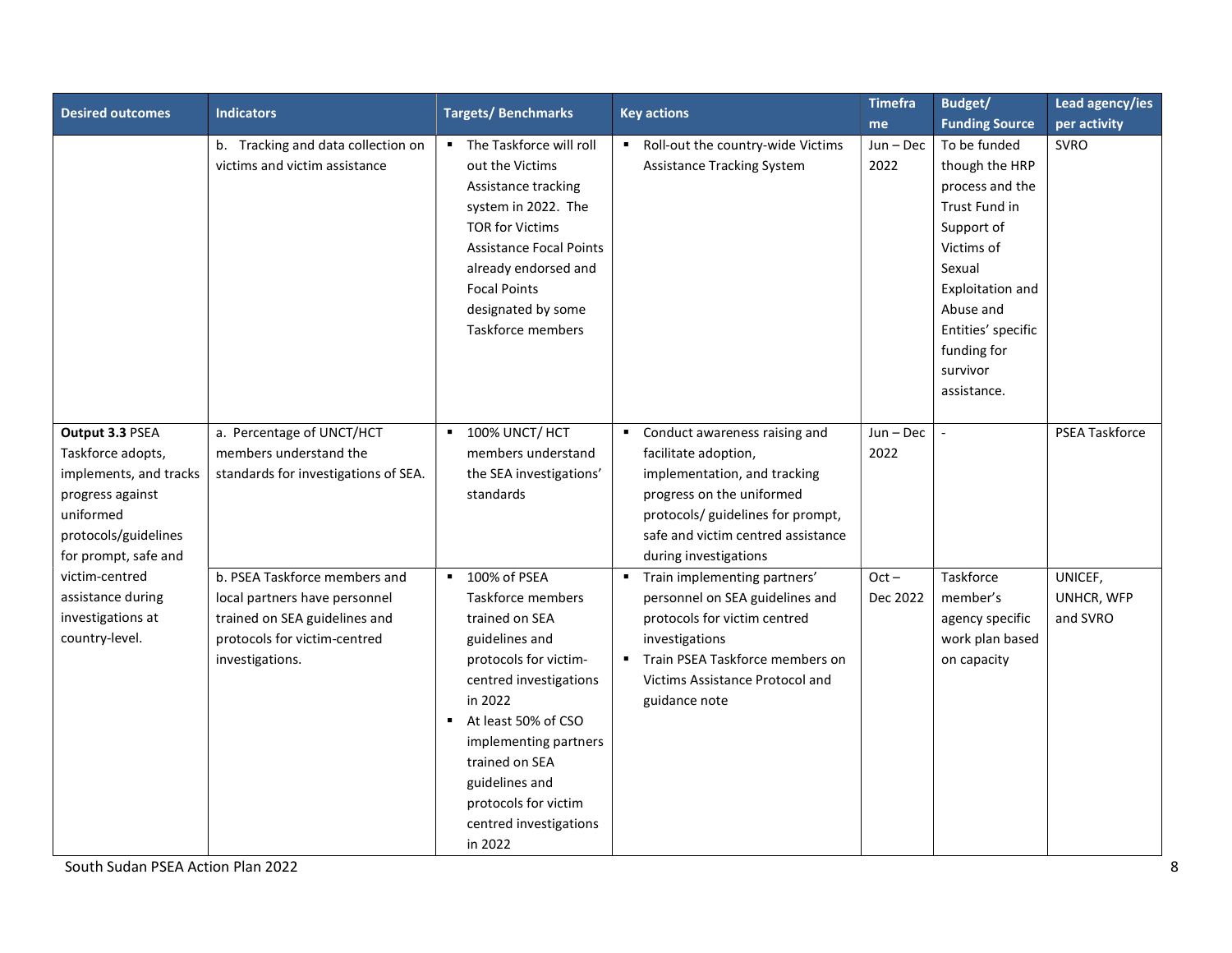| <b>Desired outcomes</b>                                                                                                                                         | <b>Indicators</b>                                                                                                                                               | <b>Targets/Benchmarks</b><br><b>Key actions</b>                                                                                                                                                                               | <b>Timefra</b>                                                                                                                                                                                                   | Budget/             | Lead agency/ies       |                             |  |  |
|-----------------------------------------------------------------------------------------------------------------------------------------------------------------|-----------------------------------------------------------------------------------------------------------------------------------------------------------------|-------------------------------------------------------------------------------------------------------------------------------------------------------------------------------------------------------------------------------|------------------------------------------------------------------------------------------------------------------------------------------------------------------------------------------------------------------|---------------------|-----------------------|-----------------------------|--|--|
|                                                                                                                                                                 |                                                                                                                                                                 |                                                                                                                                                                                                                               |                                                                                                                                                                                                                  | me                  | <b>Funding Source</b> | per activity                |  |  |
| Reporting and<br>investigation outcomes<br>followed up by the<br>affected UN or NGO                                                                             | c. Percentage of victims who are<br>informed of the outcome of the<br>investigations.                                                                           | ■ 100% of victims of SEA<br>are provided with<br>feedback on outcome<br>of investigations                                                                                                                                     | • Conduct investigations on<br>allegations of SEA and provide<br>feedback on the outcome of<br>investigations to victims of SEA in                                                                               | $Jan - Dec$<br>2022 |                       | Heads of<br><b>Entities</b> |  |  |
| entity                                                                                                                                                          |                                                                                                                                                                 |                                                                                                                                                                                                                               | line with SEA guidelines and<br>protocols for victim/survivor-<br>centred investigations.<br>Report allegations of SEA in line                                                                                   |                     |                       |                             |  |  |
|                                                                                                                                                                 |                                                                                                                                                                 |                                                                                                                                                                                                                               | with endorsed inter-agency PSEA<br>SOP and 2021 guidelines on<br>reporting allegations of SEA to the<br>DSRSG/RC/HC (most senior UN<br>Official in country).                                                     |                     |                       |                             |  |  |
| <b>Part C: PSEA Country-Level Structure</b>                                                                                                                     |                                                                                                                                                                 |                                                                                                                                                                                                                               |                                                                                                                                                                                                                  |                     |                       |                             |  |  |
| Outcome 4. Improved the effectiveness and efficiency in coordination and management of programmes for PSEA in South Sudan                                       |                                                                                                                                                                 |                                                                                                                                                                                                                               |                                                                                                                                                                                                                  |                     |                       |                             |  |  |
| Output 4.1 The role of                                                                                                                                          | a. The RC/HC takes an active lead                                                                                                                               | RC/HC circulates code                                                                                                                                                                                                         | DSRSG/RC/HC and UNCT hosts                                                                                                                                                                                       | Jan - Dec           | US\$ 5,000            | DSRSG/RC/HC                 |  |  |
| the DSRSG/RC/HC as                                                                                                                                              | on PSEA and, where relevant,                                                                                                                                    | of conduct or the IASC                                                                                                                                                                                                        | leadership dialogue on standards                                                                                                                                                                                 | 2022                | Cost shared           | and PSEA Co-                |  |  |
| PSEA lead is clear to all<br>PSEA stakeholders.                                                                                                                 | coordinates with the SRSG.                                                                                                                                      | <b>Six Core Principles</b><br>statement of purpose<br>on PSEA.<br>RC/HC supports<br>implementation and<br>monitoring on in-<br>country PSEA Strategy,<br>making explicit the<br>leadership role of the<br>RC/HC and UNCT/HCT. | for PSEA (Town Hall meetings,<br>PSEA Retreat, dedicated UNCT/<br>HCT meeting on PSEA, PSEA<br>meeting with donors/ heads of<br>cooperation) for collective<br>accountability to zero tolerance to<br><b>SEA</b> |                     | budget                | chairs                      |  |  |
| <b>Output 4.2 Members</b><br>take on the PSEA role<br>to support the<br>Resident/Humanitarian<br>Coordinator to deliver<br>on PSEA at the<br>UNCT/HCT level and | a. Status of the designation of<br>agency chairs for the PSEA Steering<br>Committee (principal level,<br>UNCT/HCT) and the PSEA Taskforce<br>(technical level). | PSEA taskforce Co-<br>$\blacksquare$<br>chairs appointed                                                                                                                                                                      | Review and appoint PSEA<br>$\blacksquare$<br>Taskforce Co-Chairs, as<br>appropriate, to support<br>development and delivery of a<br>coherent system wide mechanisms<br>for PSEA                                  | Feb and<br>Dec 2022 | $\blacksquare$        | DSRSG/RC/HC<br>and UNCT     |  |  |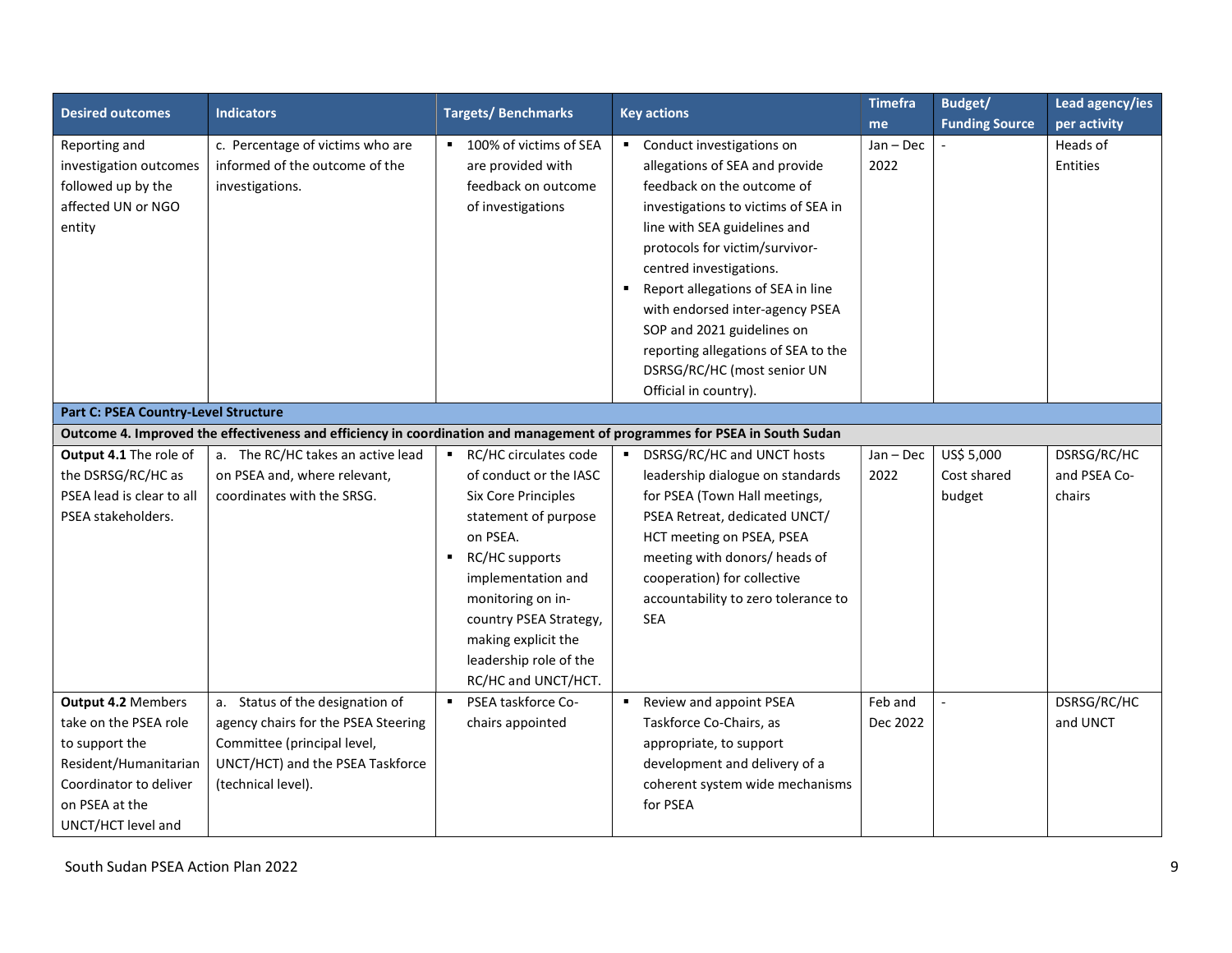| <b>Desired outcomes</b>                                                                                                                                                                                                                                                                                                                                                             | <b>Indicators</b>                                                                                                                                                                                                                                                                                                 | <b>Targets/Benchmarks</b>                                                                                                                                                                                                                                                                   | <b>Key actions</b>                                                                                                                                                                                                                                                                                                                                                                                                                                                                                                                                  | <b>Timefra</b>                           | Budget/                                                                                                          | Lead agency/ies                                    |
|-------------------------------------------------------------------------------------------------------------------------------------------------------------------------------------------------------------------------------------------------------------------------------------------------------------------------------------------------------------------------------------|-------------------------------------------------------------------------------------------------------------------------------------------------------------------------------------------------------------------------------------------------------------------------------------------------------------------|---------------------------------------------------------------------------------------------------------------------------------------------------------------------------------------------------------------------------------------------------------------------------------------------|-----------------------------------------------------------------------------------------------------------------------------------------------------------------------------------------------------------------------------------------------------------------------------------------------------------------------------------------------------------------------------------------------------------------------------------------------------------------------------------------------------------------------------------------------------|------------------------------------------|------------------------------------------------------------------------------------------------------------------|----------------------------------------------------|
|                                                                                                                                                                                                                                                                                                                                                                                     |                                                                                                                                                                                                                                                                                                                   |                                                                                                                                                                                                                                                                                             |                                                                                                                                                                                                                                                                                                                                                                                                                                                                                                                                                     | me                                       | <b>Funding Source</b>                                                                                            | per activity                                       |
| the PSEA Taskforce at<br>the technical level.                                                                                                                                                                                                                                                                                                                                       |                                                                                                                                                                                                                                                                                                                   |                                                                                                                                                                                                                                                                                             |                                                                                                                                                                                                                                                                                                                                                                                                                                                                                                                                                     |                                          |                                                                                                                  |                                                    |
| Output 4.3 An<br>adequately resourced<br><b>PSEA Taskforce</b><br>secretariat with full-<br>time PSEA Coordinator<br>and Senior Victims'<br>Rights Officer (with<br>medium to long-term<br>secured funding) is in<br>place, to provide day-<br>to-day technical<br>support and expertise<br>to the inter-agency<br><b>PSEA Taskforce and</b><br>systems wide victims<br>assistance. | a. Dedicated PSEA Coordinator<br>deployed to support the work of<br>the national and sub-national PSEA<br>task forces<br>b. Senior Victims' Rights Officer<br>(SRVO) deployed in the office of<br>the DSRSG/RC/HC with a system-<br>wide mandate to advise at the<br>country level team on victims'<br>assistance | <b>Dedicated PSEA</b><br>$\blacksquare$<br>Coordinator on board<br>and deployed.<br>■ SRVO on board for<br>system-wide support<br>to victims' assistance<br>for victims of SEA<br>across the triple<br>nexus: the Peace<br>Keeping, development<br>and humanitarian<br>programming contexts | Deploy a dedicated PSEA<br>$\blacksquare$<br>Coordinator to support senior<br>leadership and PSEA Taskforce to<br>develop and implementing PSEA<br>Taskforce Strategy and PSEA Work<br>Plan, support Entities to<br>strengthen their internal PSEA<br>programs in line with good<br>practice and standards<br>■ Reinforce the PSEA Taskforce<br>Secretariat by (a) recruit two<br>IUNVs (PSEA Specialist and Victims'<br>Rights Officer) and (b) expand<br>PSEA Secretariat to include<br>technical assistance from members<br>at 50% of their time | Jan - Dec<br>2022<br>$Jul - Dec$<br>2022 | US\$ 323,704<br>Cost shared<br>budget<br>US\$ 90,000<br>Cost shared<br>budget (USD<br>35,000 from<br>DCO budget) | DSRSG/RC/HC<br>and UNCT<br>DSRSG/RC/HC<br>and UNCT |
| Output 4.4 An inter-<br>agency PSEA Network/<br>Taskforce is in place<br>with the resources and<br>expertise necessary to<br>deliver on PSEA<br>outcomes (above).                                                                                                                                                                                                                   | a. PSEA Taskforce is established,<br>with UNCT PSEA Strategy and PSEA<br>SOP in place.<br>b. All the PSEA Taskforce<br>members have received training<br>from their entities on PSEA.                                                                                                                             | PSEA Network/<br>taskforce with<br>membership of all<br>UNCT/HCT, including<br>representation from<br>international and<br>national NGOs is<br>functional                                                                                                                                   | • Conduct refresher trainings for<br>PSEA Taskforce members and<br>Focal Points at national and field<br>level.                                                                                                                                                                                                                                                                                                                                                                                                                                     | $Jun - Dec$<br>2022                      | US\$ 20,000                                                                                                      | <b>PSEA Taskforce</b><br>Secretariat               |
|                                                                                                                                                                                                                                                                                                                                                                                     | c. Status of development and<br>implementation of the UNCT/HCT<br>PSEA Action Plan, including clearly<br>defined roles and responsibilities of<br>each actor.                                                                                                                                                     | <b>PSEA Action Plan is</b><br>$\blacksquare$<br>endorsed by all<br>UNCT/HCT members.                                                                                                                                                                                                        | • Develop and allocate resources for<br>implementation of 2022 UNCT/<br><b>HCT PSEA Action Plan</b><br>Develop a new PSEA Strategy 2023<br>$-2025$                                                                                                                                                                                                                                                                                                                                                                                                  | Jan - Dec<br>2022<br>$Jul - Dec$<br>2022 | $\mathbb{L}^+$<br>US\$ 20,000<br>Cost-shared<br><b>Budget</b>                                                    | PSEA Taskforce<br>Secretariat                      |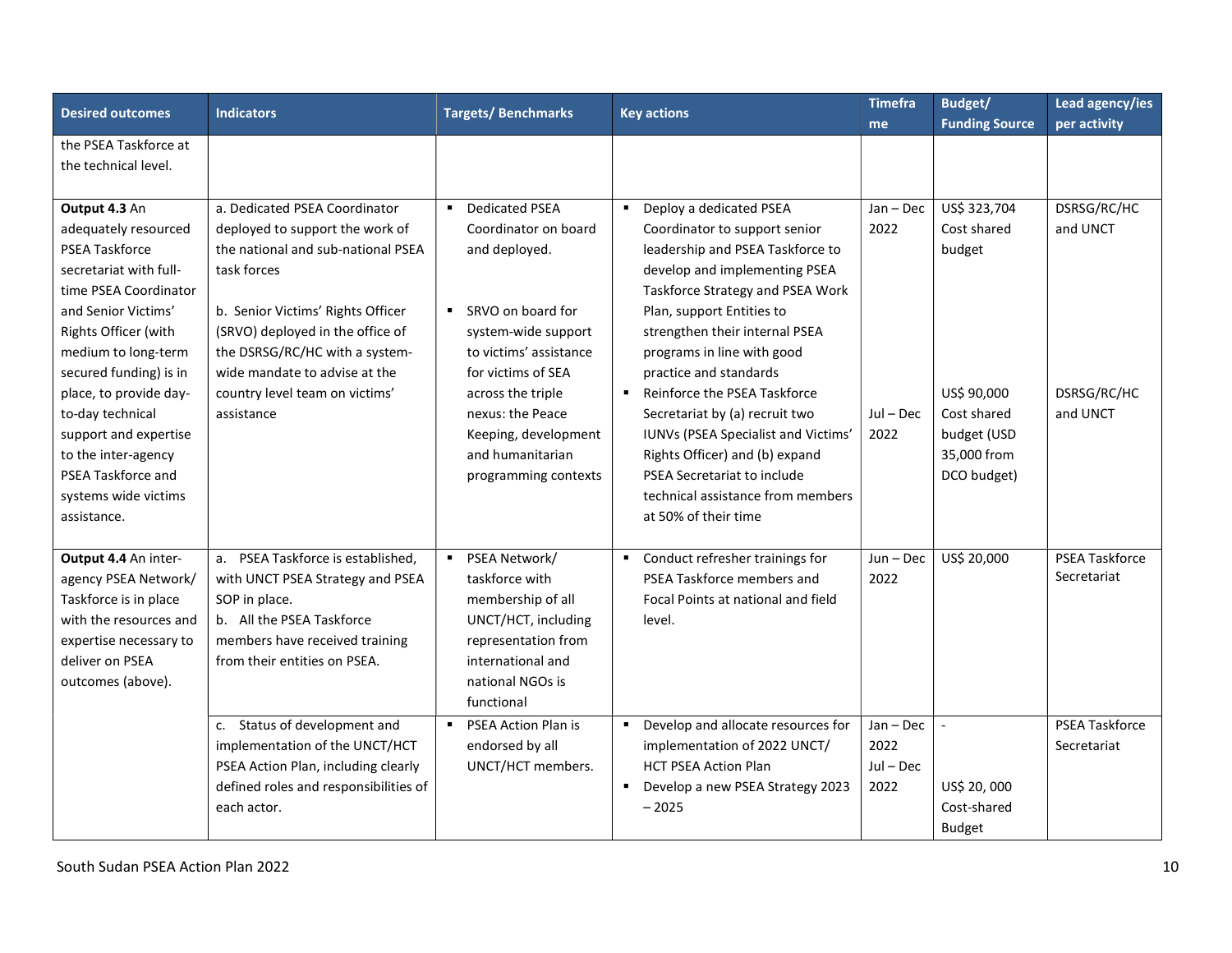| <b>Desired outcomes</b> | <b>Indicators</b>                 | <b>Targets/Benchmarks</b>                 | <b>Key actions</b>                                  | <b>Timefra</b> | Budget/                  | Lead agency/ies       |
|-------------------------|-----------------------------------|-------------------------------------------|-----------------------------------------------------|----------------|--------------------------|-----------------------|
|                         |                                   |                                           |                                                     | me             | <b>Funding Source</b>    | per activity          |
|                         |                                   |                                           | Revise the PSEA Taskforce SOPS                      |                |                          |                       |
|                         |                                   |                                           | aligned to the new PSEA Strategy                    |                |                          |                       |
|                         |                                   |                                           | $2023 - 2025$                                       |                |                          |                       |
|                         | d. Integrate PSEA in the          | PSEA is integrated into<br>$\blacksquare$ | Integrate PSEA into the HRP<br>$\blacksquare$       | $Jan - Dec$    | $\overline{\phantom{a}}$ | <b>PSEA Taskforce</b> |
|                         | Humanitarian Response Plan.       | the HRP                                   | process and ensure it is resourced,                 | 2022           |                          | Secretariat and       |
|                         |                                   |                                           | monitored, and reported during                      |                |                          | <b>OCHA</b>           |
|                         |                                   |                                           | resourcing and implementation                       |                |                          |                       |
|                         | e. All organizations (UNCT/HCT    | • All UN partners meet                    | Enforce compliance to the 7-point<br>$\blacksquare$ | $Jan - Dec$    | US\$ 15000               | All PSEA              |
|                         | and PSEA taskforce) meet required | the requirements in                       | leadership action plan for PSEA on                  | 2022           | Cost shared              | Taskforce             |
|                         | minimum standards such as the     | the UN common                             | South Sudan                                         |                | budget                   | members (all          |
|                         | Minimum Operation Standards       | assessment.                               | PSEA Taskforce entities develop<br>п                |                |                          | Entities)             |
|                         | (MoS) and Core Humanitarian       |                                           | and implement PSEA Action Plan                      |                |                          |                       |
|                         | Standards (CHS) PSEA Index to     |                                           | aligned to MOS-PSEA                                 |                |                          |                       |
|                         | enable appropriate complaints     |                                           | Joint capacity development and<br>$\blacksquare$    |                |                          |                       |
|                         | receipt and handling.             |                                           | training provided through the                       |                |                          |                       |
|                         |                                   |                                           | network to support entities to                      |                |                          |                       |
|                         |                                   |                                           | meet the PSEA requirements.                         |                |                          |                       |
| Output 4.5 PSEA         | a. Percentage of UNCT/HCT         | <b>PSEA Focal Points</b>                  | DSRSG/RC/HC advocates UNCT and                      | Jan - Dec      |                          | DSRSG/RC/HC,          |
| technical focal points  | members that have appointed a     | designated and                            | HCT to formally designate/appoint                   | 2022           |                          | and PSEA              |
| from all UNCT/HCT       | dedicated PSEA technical focal    | supported to perform                      | PSEA focal points with clear TORs                   |                |                          | Taskforce             |
| members are in place    | point to the PSEA Taskforce (with | their roles                               | and performance deliverables                        |                |                          | Secretariat           |
| and actively contribute | clear ToRs and performance        |                                           | <b>PSEA National Taskforce</b>                      |                |                          |                       |
| to the PSEA Taskforce's | targets).                         |                                           | Secretariat develops                                |                |                          |                       |
| delivery of PSEA        |                                   |                                           | communication for DSRSG's                           |                |                          |                       |
| outcomes (as per the    |                                   |                                           | engagement                                          |                |                          |                       |
| above).                 |                                   |                                           | PSEA NT Co-Chairs hold bilateral<br>$\blacksquare$  |                |                          |                       |
|                         |                                   |                                           | engagement and advocacy with                        |                |                          |                       |
|                         |                                   |                                           | <b>UNCT and HCT members</b>                         |                |                          |                       |
|                         | b. The PSEA technical focal       | <b>PSEA</b> communications                | Field level PSEA Taskforces<br>$\blacksquare$       | Jan - Dec      |                          | National and          |
|                         | points are active in designing or | materials tailored to                     | consults communities to develop                     | 2022           | Cost shared              | Field level PSEA      |
|                         | disseminating awareness-raising   | specific contexts and                     | tailor-made PSEA communication                      |                | budget                   | <b>Focal Points</b>   |
|                         | tools and facilitate events for   | target audiences                          | materials and conduct awareness                     |                |                          |                       |
|                         | community members with            |                                           | raising targeting specific audiences                |                |                          |                       |
|                         | emphasis on their rights          |                                           |                                                     |                |                          |                       |